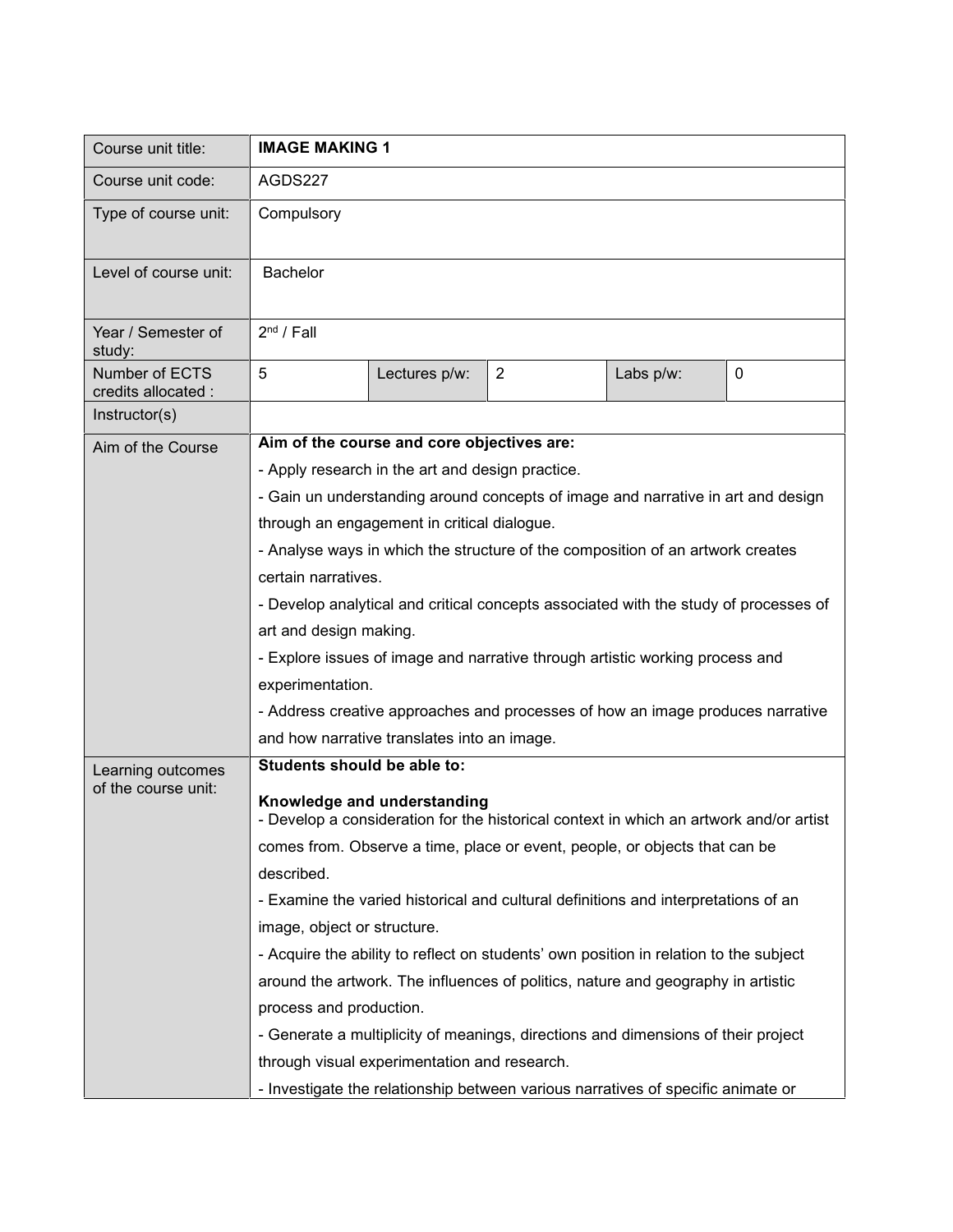|                                                         | inanimate images/objects and the viewer.                                                                                                                                                                                                                                                                                                                                                                                                                                                                                                                                                                                                                                                                                                                                                                       |                |      |  |  |  |
|---------------------------------------------------------|----------------------------------------------------------------------------------------------------------------------------------------------------------------------------------------------------------------------------------------------------------------------------------------------------------------------------------------------------------------------------------------------------------------------------------------------------------------------------------------------------------------------------------------------------------------------------------------------------------------------------------------------------------------------------------------------------------------------------------------------------------------------------------------------------------------|----------------|------|--|--|--|
|                                                         | <b>Working Processes</b>                                                                                                                                                                                                                                                                                                                                                                                                                                                                                                                                                                                                                                                                                                                                                                                       |                |      |  |  |  |
|                                                         | - Engage in a group dialogue concerning various aspects of images of art, design or                                                                                                                                                                                                                                                                                                                                                                                                                                                                                                                                                                                                                                                                                                                            |                |      |  |  |  |
|                                                         | architecture.                                                                                                                                                                                                                                                                                                                                                                                                                                                                                                                                                                                                                                                                                                                                                                                                  |                |      |  |  |  |
|                                                         | - Analyse the denotative and connotative meanings of the title of an artwork.                                                                                                                                                                                                                                                                                                                                                                                                                                                                                                                                                                                                                                                                                                                                  |                |      |  |  |  |
|                                                         | - Develop creative thinking, analytical and visual expression through a process-                                                                                                                                                                                                                                                                                                                                                                                                                                                                                                                                                                                                                                                                                                                               |                |      |  |  |  |
|                                                         | oriented approach.                                                                                                                                                                                                                                                                                                                                                                                                                                                                                                                                                                                                                                                                                                                                                                                             |                |      |  |  |  |
|                                                         | - Investigate various techniques and media to experiment with and combine                                                                                                                                                                                                                                                                                                                                                                                                                                                                                                                                                                                                                                                                                                                                      |                |      |  |  |  |
|                                                         | traditional and new media to communicate concepts clearly.                                                                                                                                                                                                                                                                                                                                                                                                                                                                                                                                                                                                                                                                                                                                                     |                |      |  |  |  |
|                                                         | <b>Final product</b>                                                                                                                                                                                                                                                                                                                                                                                                                                                                                                                                                                                                                                                                                                                                                                                           |                |      |  |  |  |
|                                                         | - Present final results in a clear, concise and professional way.<br>- Research, experiment and present students' work in response to the curriculum.                                                                                                                                                                                                                                                                                                                                                                                                                                                                                                                                                                                                                                                          |                |      |  |  |  |
|                                                         |                                                                                                                                                                                                                                                                                                                                                                                                                                                                                                                                                                                                                                                                                                                                                                                                                |                |      |  |  |  |
|                                                         | - Work with and present the methods, processes and strategies of an artist studied                                                                                                                                                                                                                                                                                                                                                                                                                                                                                                                                                                                                                                                                                                                             |                |      |  |  |  |
|                                                         | and the context of his/her artwork.<br>- Display and discuss students' own processes from beginning to present day.                                                                                                                                                                                                                                                                                                                                                                                                                                                                                                                                                                                                                                                                                            |                |      |  |  |  |
|                                                         |                                                                                                                                                                                                                                                                                                                                                                                                                                                                                                                                                                                                                                                                                                                                                                                                                |                |      |  |  |  |
| Prerequisites:                                          | None                                                                                                                                                                                                                                                                                                                                                                                                                                                                                                                                                                                                                                                                                                                                                                                                           | Co-requisites: | None |  |  |  |
| Course contents:                                        | Image Making 1 focuses on the study, interpretation, analysis and evaluation of<br>artworks and design products. In the process of constructing narratives in art and<br>design objects, it explores the engagement of composition, technique, materials,<br>aspects of time, history and social behavior, and the point of view of artists and<br>students. Individual expression and concepts are encouraged. Various creative<br>approaches are used allowing the individual to explore his/her own needs.<br>Emphasis (is given) on the development of analytical, research and<br>methodological skills, critical thinking and working processes, which promote<br>experimentation. Final products should reflect on interesting thinking process,<br>aesthetic values and intelligent creative language. |                |      |  |  |  |
| Recommended and/or required reading:                    |                                                                                                                                                                                                                                                                                                                                                                                                                                                                                                                                                                                                                                                                                                                                                                                                                |                |      |  |  |  |
| References:                                             | Hans Bellmer, Anatomy of the Image, Atlas Press, London, 2005<br>Henry James, The Figure in the Carpet, Dodo Press, London 2007<br>Georg Simmel, The picture frame: An esthetic study, Key Sociologists / Peter<br>Hamilton, London<br>Samuel Beckett, The Image, Editions de Minuit, Paris, 1988<br>Yves Bonnefoy, Image and Presence, The Johns Hopkins University Press, 1984<br>Maurice Merleau-Ponty, The eye and the mind, Northwestern University Press,<br>1964                                                                                                                                                                                                                                                                                                                                        |                |      |  |  |  |
| Planned learning<br>activities and<br>teaching methods: | The course is delivered through an extensive project briefing, illustrated lectures<br>and visual presentations on Art and Design. A combination of group discussions<br>and critiques on students' personal research and visual experimentation as a final<br>product, in addition to practical workshops, will encourage students to work with a<br>more diverse and developed visual experimentation. An essential part of the<br>teaching methodology is the personal tutorials offered to students during the<br>semester.                                                                                                                                                                                                                                                                                |                |      |  |  |  |
| Assessment<br>methods and criteria:                     | Students are continually assessed throughout the semester via monitoring their<br>٠<br>sketchbook and rough work. In addition their class participation, enthusiasm,<br>creative process and methodology are also taken in account. Usually two major                                                                                                                                                                                                                                                                                                                                                                                                                                                                                                                                                          |                |      |  |  |  |